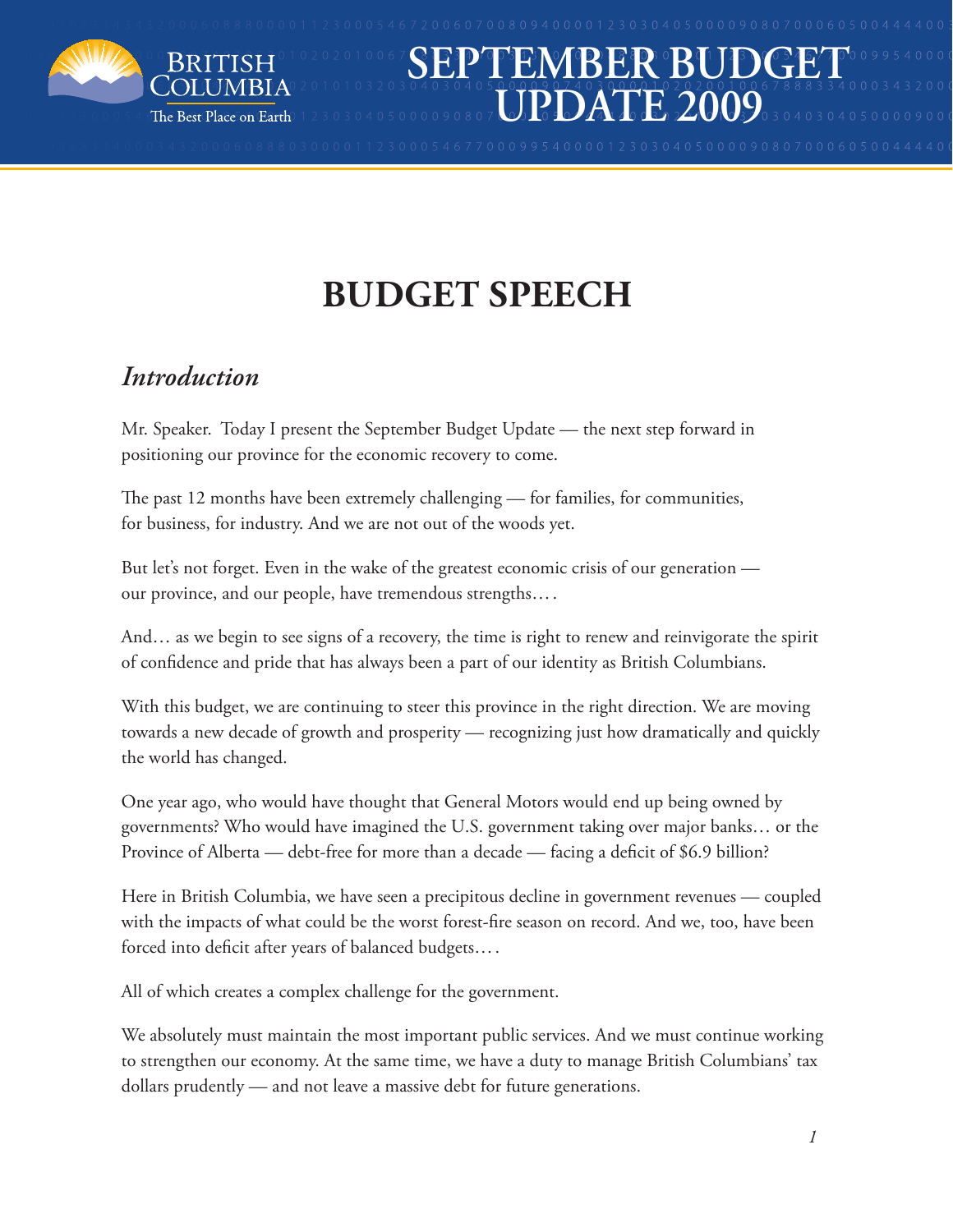This is a difficult balance to strike. It demands that we make compromises. It also demands that we be very clear about our priorities — and those have not changed since February. With this budget we are setting out further steps:

- to protect the critical public services British Columbians rely on;
- to promote new investment, growth and job creation in our economy; and
- to move forward with long-term initiatives that make us more competitive and build on our Olympic legacy… so that, when the global economy rebounds, we are positioned to catch the leading edge of that new wave of growth and prosperity.

# *Economic and Fiscal Update*

Mr. Speaker. There is broad consensus that the worst of the economic downturn may soon be behind us. Several world economies are already growing again. And the global economy overall is expected to emerge from recession in 2010.

However, as the length and depth of the downturn has become more apparent, economic growth forecasts have also been downgraded.

The Ministry of Finance now expects the B.C. economy to shrink by 2.9 per cent in 2009, and then to grow by 1.9 per cent the following year. That is a considerable decline since February consistent with the downward trend in private sector forecasts for growth in British Columbia, Canada and the United States. Virtually everyone has lowered their forecasts — underlining just how volatile the current situation is.

The months since the last budget have been extremely challenging. We have seen our projected revenues from corporate income tax and personal income tax erode by over \$1 billion — for this fiscal year alone. We have seen our projected revenues from natural resources erode by about the same amount.

In total, we are facing a loss of \$2 billion in expected revenues in the current fiscal year. And that is only the revenue side.

On the spending side, we are facing sharply higher costs for fighting forest fires — in a season that has so far seen about 1,000 more fires than normal. We now expect the costs to be in excess of \$400 million this fiscal year. We are also facing higher costs, as a result of the current recession, for supporting British Columbians in need — as well as higher costs related to the H1N1 flu virus.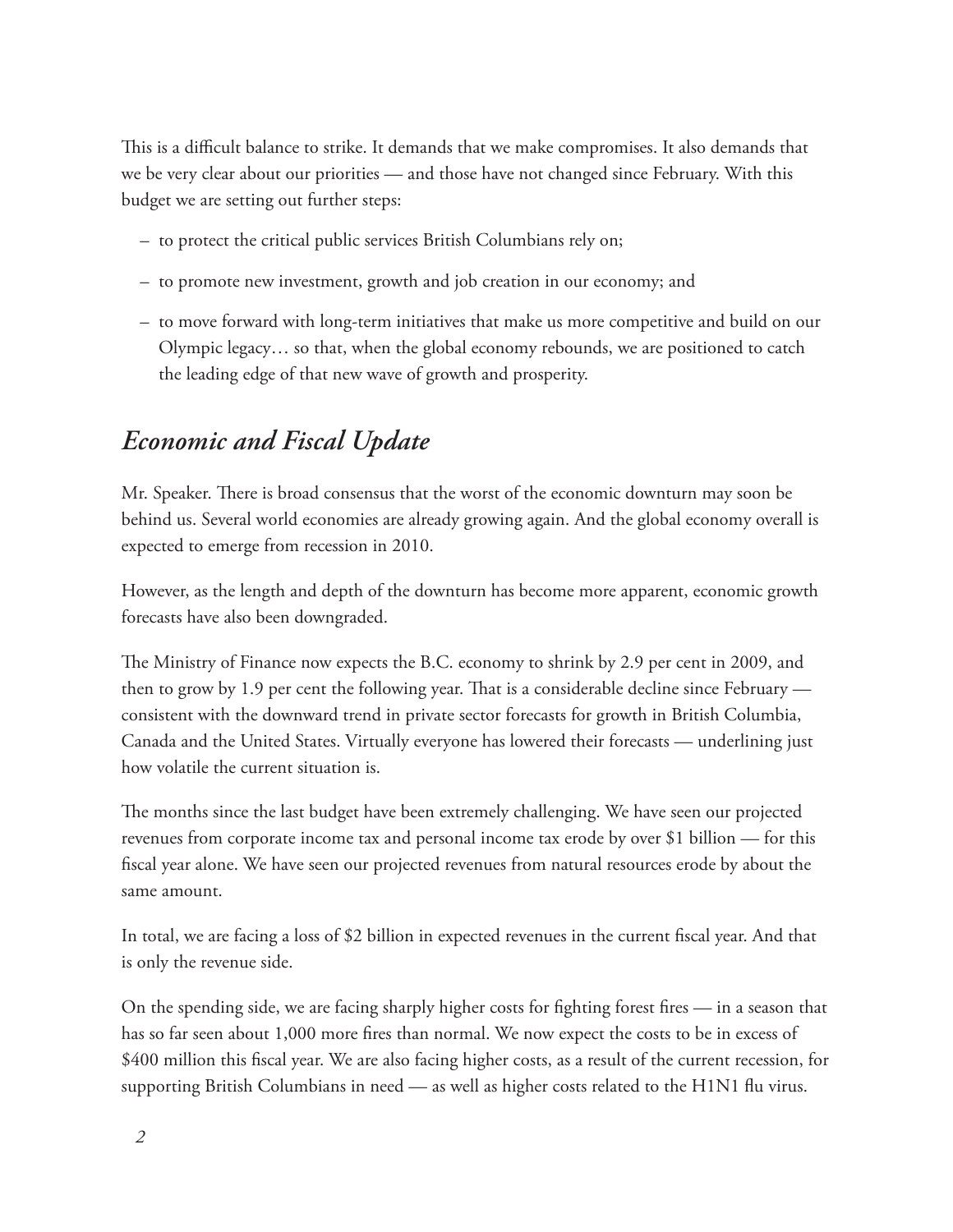These essential services must be funded. And they will be.

By 2011, total spending is projected to increase by \$3.5 billion compared to 2008. And we have built in forecast allowances — cushions to protect against unexpected events — of \$250 million each year.

The bottom line is a much larger deficit than forecast in February:

- \$2.8 billion for the current fiscal year;
- \$1.7 billion in the following year; and
- \$945 million in the third year of our economic and fiscal plan falling to \$140 million in the fourth year.

We now expect to return to a balanced budget in 2013 — at which point we have committed to dedicate every dollar of surplus cash, for as long as it takes, to eliminate the Province's direct operating debt — the debt we incur as a result of running deficits.

In the meantime, we are continuing to implement our stimulus package… which includes investing nearly \$14 billion with the federal government and local governments… building the schools, health care facilities and other infrastructure needed in communities… creating jobs, supporting families and generating economic activity.

As we continue down that road… accelerating capital spending… B.C.'s overall debt will increase.

The taxpayer-supported debt-to-GDP ratio — the critical measure of debt affordability — will rise to more than 18 per cent by 2012… after which we anticipate a resumption of its downward trend.

To place this in context: The forecast high in 2012 is nearly five percentage points above where we were in 2008. That is, however, still more than three points lower than it was when we tabled our first full budget in February of 2002. It will begin to decline as our economy picks up steam again, and — when we return to balanced budgets — we will re-gain the capacity to make significant debt paydowns.

When we return to balanced budgets, we will also have renewed opportunities to look at public sector compensation. In the current economic climate, we do not have the funding to increase wages. Our top priority must be protecting vital services for British Columbians.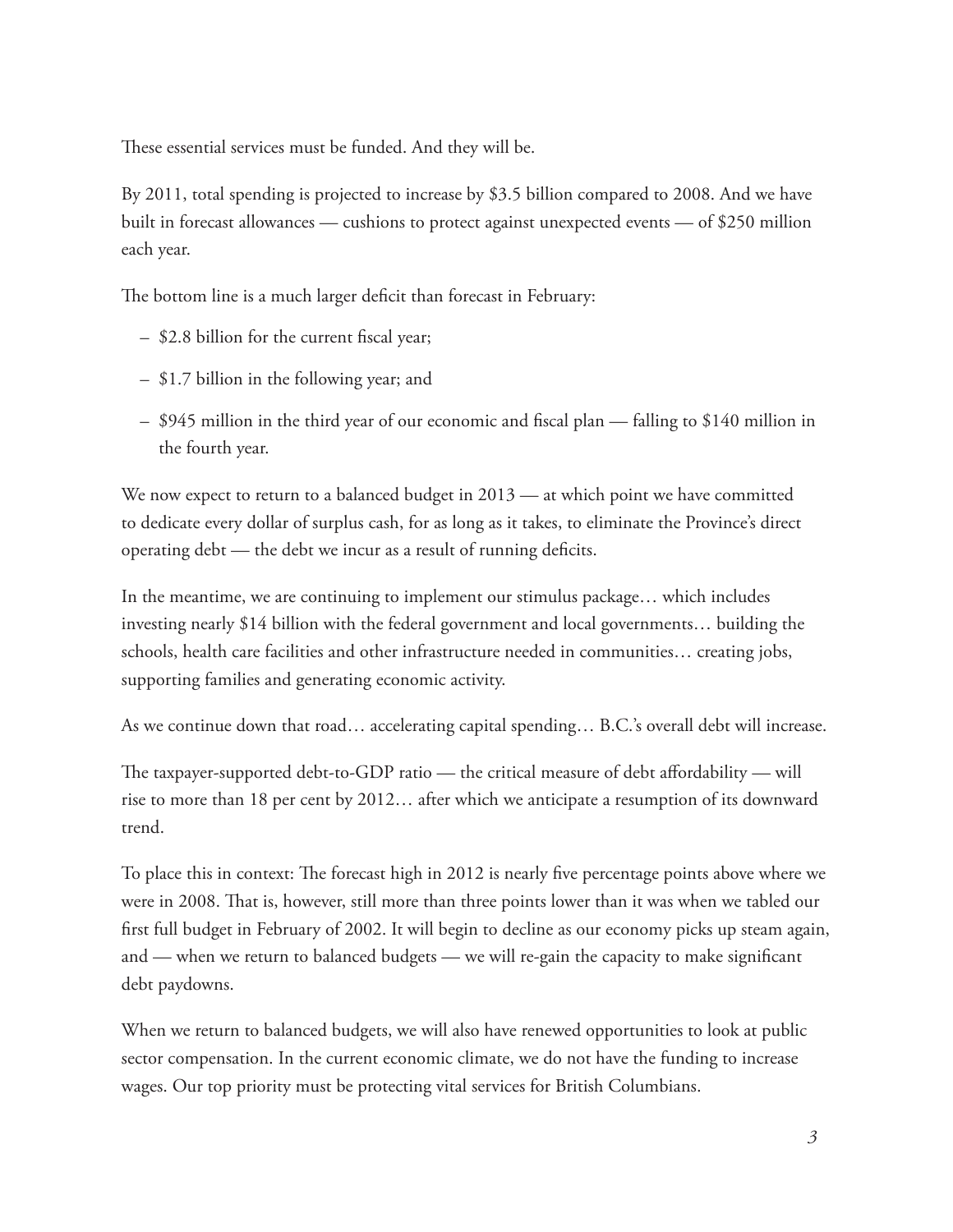#### *Protecting Public Services*

Mr. Speaker. This government has always been committed to prudent fiscal management. Our record — five balanced budgets in a row, the largest surpluses ever recorded, the largest annual debt repayment, the highest possible credit rating — these successes speak for themselves.

When the economy was stronger, we were actually criticized for being too prudent. There were some who accused us of setting aside too much revenue to pay down debt… and said we were wrong to turn down requests to commit even more dollars to ongoing program spending.

Now, in the midst of this global economic crisis, British Columbians have that record of prudent management to thank for the fact that… while we do face challenges… we are still maintaining, and in some cases strengthening, the most important public services.

Yes, there will be spending reductions in non-essential areas. And yes, we recognize that those decisions will affect people's daily lives. Cutting funding is never easy, but — even when times are good — we can never afford to do everything we want. And, frankly, when you're facing a choice between funding a conference or funding medically-necessary care… the right choice is obvious.

Simply put, there are public services people cannot do without — and, no matter how difficult our fiscal situation, those crucial services must be protected.

When a forest fire threatens a community, we fight it.

When someone needs care in an emergency, it's there.

When people fall on hard times, we provide support for them. And these are absolutes; they are not negotiable.

Even — or especially — in a time of crisis, the people of this province must have confidence the services they need will continue to be there. And with this budget update, we are moving to ensure that the most crucial services are, indeed, protected.

Funding for the Ministry of Health Services will increase to \$15.7 billion by 2011 — an increase of 18 per cent over three years.

To help keep health care funding sustainable, Medical Services Plan premium rates will increase. Effective January 1, 2010, they will rise by about 6 per cent — a maximum of \$3 a month for single people, or \$6 per family — consistent with the increase in health care spending. Going forward, premium rates will increase in proportion to the rising cost of health care services helping to relieve some pressure on the budget and supporting new innovations in care.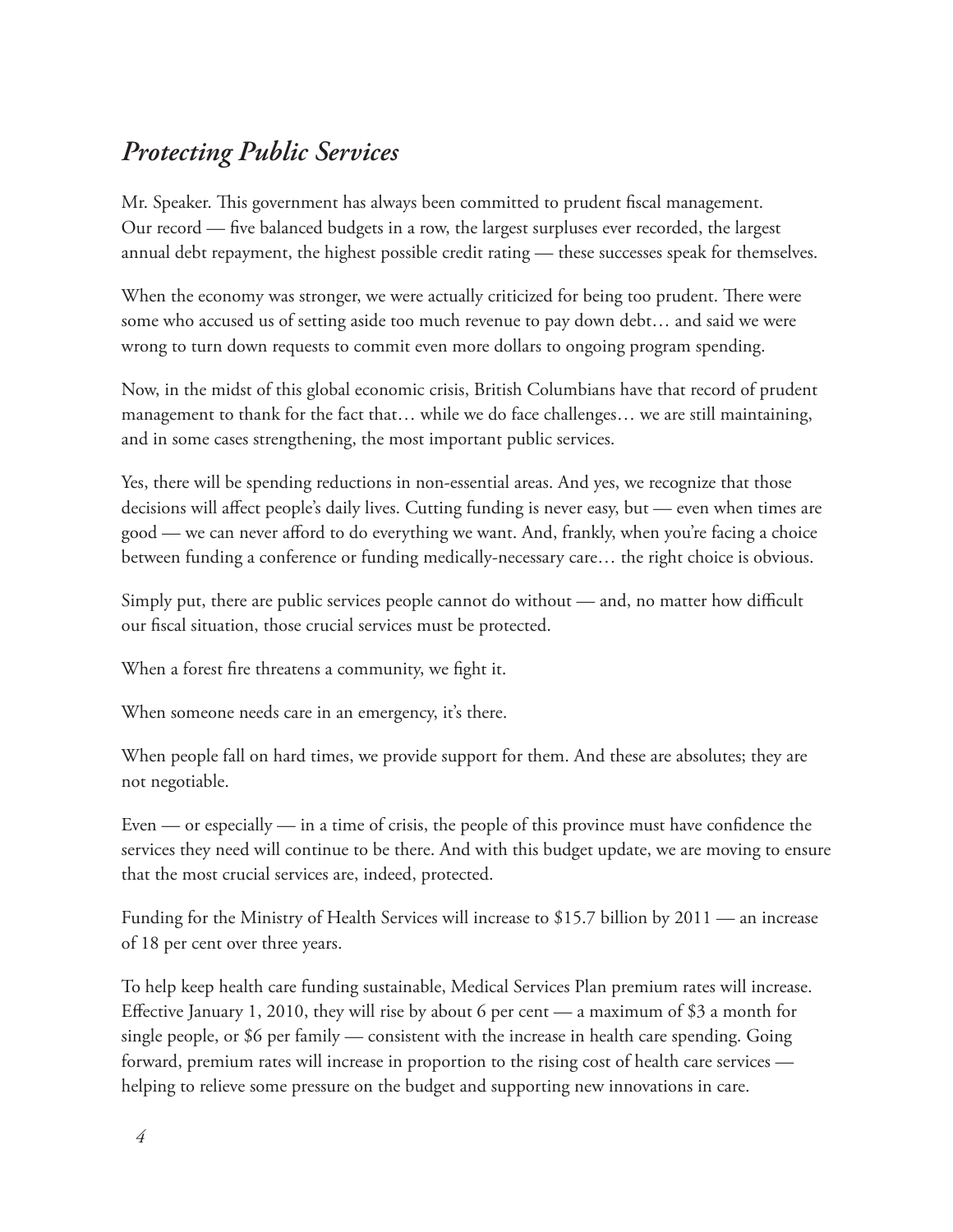MSP premiums currently account for about 10 per cent of health care costs. But rates have not increased since 2002 — even as provincial health spending has risen by 45 per cent. So this increase is reasonable. And, as always, we have built in protections for lower income British Columbians.

In fact, with the improvements we are making to the MSP Premium Assistance Program, those in the greatest financial need will actually come out ahead.

For example, a senior couple with an income of \$35,000 will see their annual premium cost fall by more than \$200. A family of four earning \$30,000 will see their annual costs reduced by more than \$250. In total, approximately 180,000 British Columbians will see their premium costs reduced or eliminated.

In the Ministry of Education, per-pupil funding will be maintained at more than \$8,200.

In addition, we are committing \$151 million to provide the option of full-day kindergarten for 50 per cent of the children starting school next fall… and for every five-year-old in British Columbia by September 2011, as outlined in last week's Throne Speech. This is a critical investment in our future, to help ensure that more of our children start school ready to learn and carry that advantage with them all through their lives.

With this budget, we are also providing \$420 million in additional funding, over three years, to the Ministry of Housing and Social Development — to help ensure that, as these tough economic times continue, those in need will be able to access B.C. Employment and Assistance programs.

A total of \$409 million is budgeted to pay for the cost of fighting forest fires, recognizing that 2009 has been an extraordinary year. And we are committing \$80 million in the health budget to provide vaccines and other supports to minimize the impact of the H1N1 flu virus in B.C. in the months ahead. That is in addition to the \$20 million dedicated to influenza in a typical flu season.

Compared to the budget introduced in February, this new plan provides \$1.7 billion in additional funding over three years — targeted to the highest-priority programs and services. It's part of our commitment to supporting British Columbians through this difficult economic period.

## *Strengthening the Economy*

Mr. Speaker. Just about everyone was caught off guard by the speed, scope and depth of the economic downturn. In the February budget, all indications were that B.C. would have a short-term deficit — and that we would be back to balanced budgets after two years.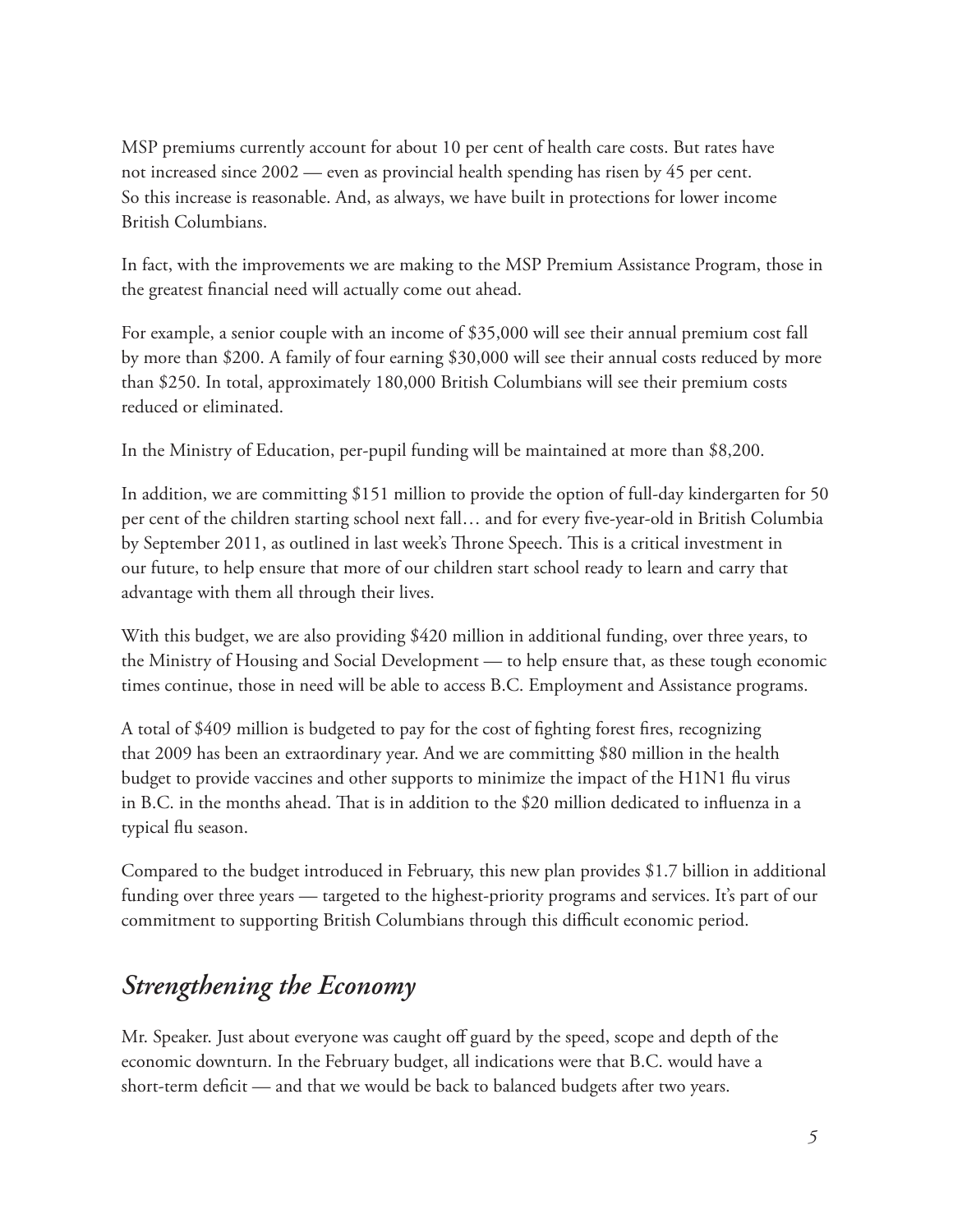As we now know, we hadn't yet begun to see the worst of the impact on revenues at that time and, even with reductions in discretionary spending, we faced a massive challenge to preserve vital health, education and social services.

About three months ago, we were given an opportunity that, frankly, we could not pass up. We were given a chance to adopt a made-in-B.C. tax strategy… one that would translate into more jobs and a stronger economy… and to receive \$1.6 billion from the federal government that we could put directly into maintaining services such as health care during these difficult times. Without those revenues, we would be facing either deep cuts to health and education… or a deficit and debt so large it might take us decades to get back into the black.

Instead, we are moving to implement a Harmonized Sales Tax that will make our businesses much more competitive, while:

- encouraging new investment;
- lowering production costs; and
- streamlining administration, to save both businesses and taxpayers money.

The HST approach is widely regarded as the most efficient form of taxation. Since the first tax of its kind was introduced in the 1950s, it has been adopted by more than 130 countries. According to the Organization for Economic Co-operation and Development, no other tax innovation has spread so widely — or so rapidly. And that is because it works.

The 12 per cent HST will eliminate an estimated \$2 billion a year in costs that B.C. businesses under the current tax regime — must build into the price of the goods and services they produce. It represents a benefit, each and every year, of:

- \$80 million for the oil, gas and mining sectors;
- \$140 million for the forest sector;
- \$140 million for manufacturing;
- • \$210 million for transportation; and
- \$880 million for the construction industry.

Mr. Speaker. I want to be clear. We talk about benefits to businesses and industries — but individuals, families and communities also benefit… because the HST will provide a significant boost to employers — the people who create jobs and stimulate investment, and generate the revenues we need for public services. The move to the HST will mean more, better-paid, long-term, stable jobs for British Columbians — and that is good news for families and communities.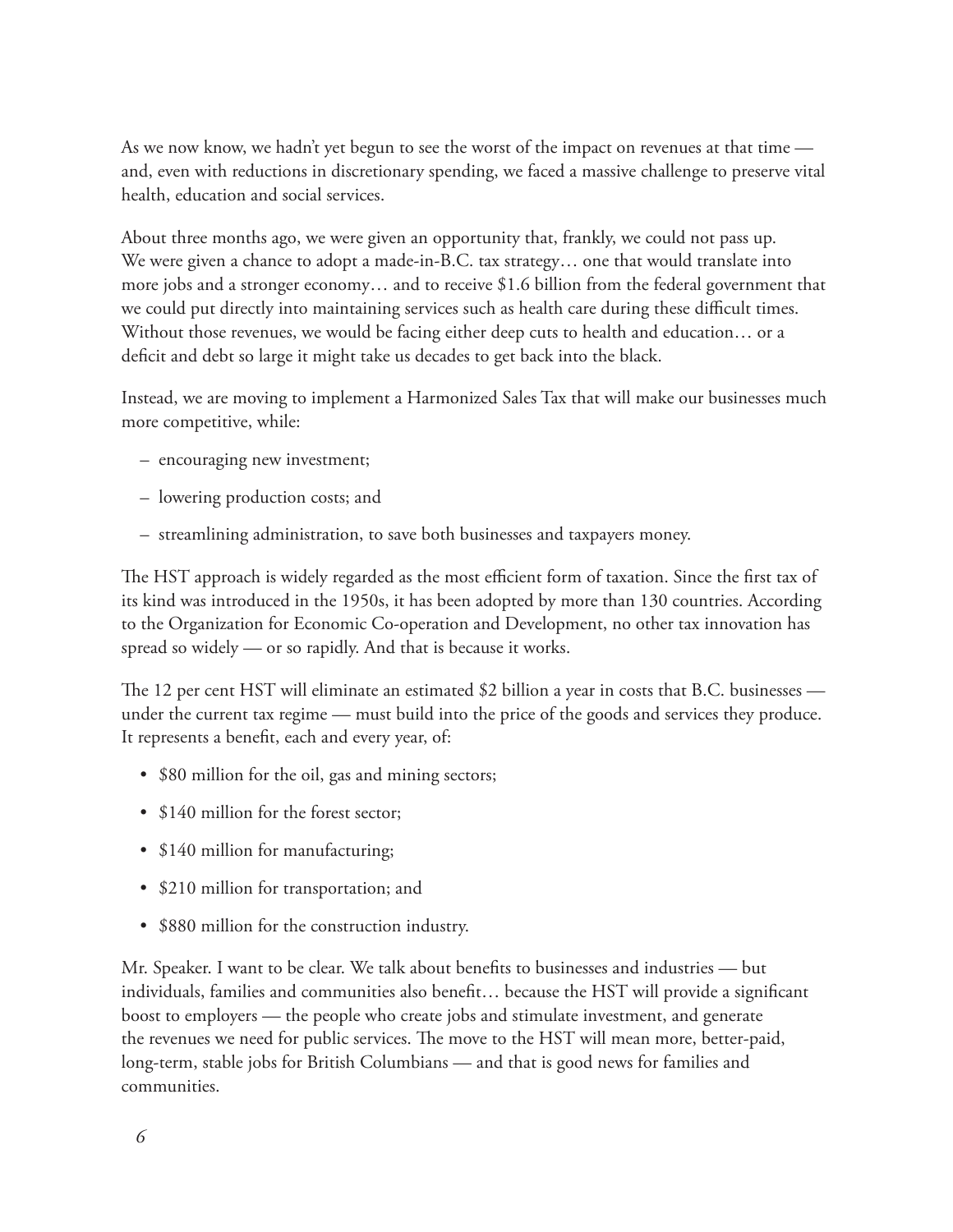Business and industry keep our province growing and… if they can't compete with other jurisdictions… all of us in British Columbia stand to lose.

The past 12 months are evidence of just how quickly negative global events can undermine the Province's capacity to serve its citizens. As the HST takes effect and gives employers a competitive advantage… the positive impact on citizens will be equally widespread.

We recognize that sectors such as tourism and food services — which have largely been exempt from the PST — will face changes in this new landscape. I have met with representatives from the restaurant sector and from other industry groups, and the government is open to working with them to mitigate the impacts.

I have also heard the concerns of consumers. But… as a member of the business community recently observed, "To be a consumer, you first have to have a job." And jobs are created, and supported, by our businesses.

The fact is: every one of us stands to benefit from moving to the HST. It means more jobs, more growth, and, over time, higher revenues from resource royalties and business taxes to support services we all depend on like health care and education. In the short term, consumers will face higher prices for some goods and services. But experience in other jurisdictions has shown that the savings to business and industry from moving to a value-added tax do benefit consumers.

We have every reason to expect that will happen here in British Columbia. But we are also sensitive to short-term impacts on families, individuals and certain economic sectors.

That is why we've introduced point-of-sale rebates for: motor fuels; books; children's-sized clothing and footwear; children's car seats and car booster seats; diapers; and feminine hygiene products. Items that are currently free of GST … including basic groceries, prescription drugs, most health and dental services, and many educational services… will also be free of HST.

To offset the impact in the housing sector, we are providing a partial rebate of up to \$20,000 on new housing. We are also providing HST rebates for municipalities, charities and eligible non-profit organizations.

To offset the impact for more than one million lower-income British Columbians, we are providing a quarterly HST tax credit. And all of these measures will mitigate the cost to consumers.

Together, they are worth more than \$1.3 billion a year. And today, Mr. Speaker, we are announcing more relief.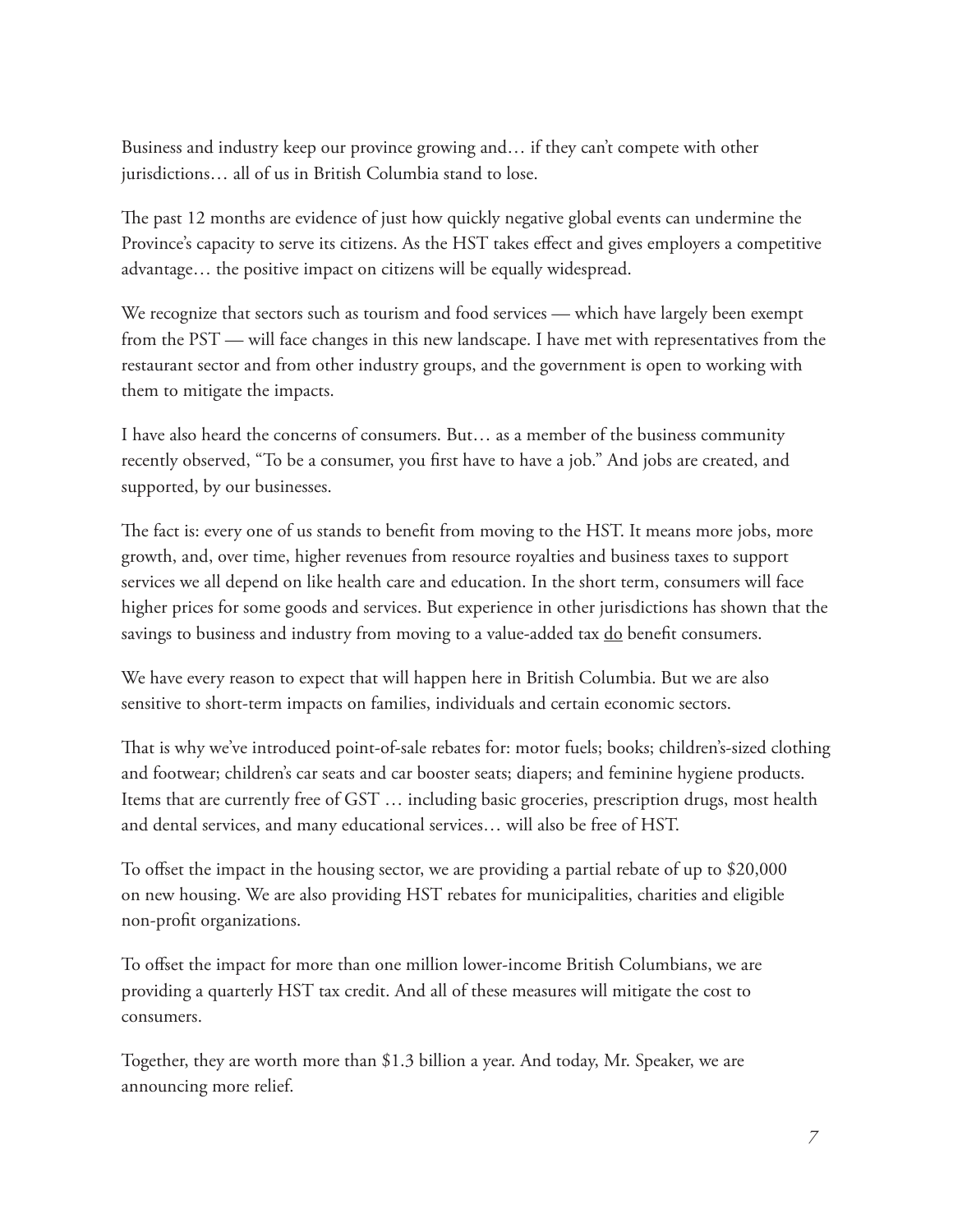First, we will provide a provincially administered point-of-sale rebate for residential energy — similar to the existing PST exemption. That means the HST will not increase consumers' costs for oil, electricity, natural gas, or propane used to heat or power homes. As a matter of fact, British Columbians should see their costs go down… because, along with the PST, we are eliminating the Innovative Clean Energy levy, which is currently added to people's monthly energy bills.

Second, in order to ensure that almost everyone has a few more dollars in their pockets, we are making yet another change to personal income taxes.

Effective January 1, 2010, the basic personal amount — the amount you can earn without incurring any provincial income tax — will increase by 17 per cent to \$11,000. That will save a single person up to \$72 a year, while a family of two will save up to \$147. This will also eliminate provincial personal income tax for an additional 75,000 British Columbians.

Third — as the Premier has announced — we are introducing more relief for small business. Effective January 1, 2010, the small business tax threshold — the amount businesses can earn and only be taxed at the 2.5 per cent small business tax rate — will rise from \$400,000 to \$500,000.

That is the highest threshold in the country; it will save small businesses a total of \$20 million a year.

On top of that, today we are restating our commitment to eliminate the small business income tax entirely. We will lower the rate to 0 per cent by April 1, 2012, as part of our broader plan to ensure B.C. is ahead of the curve in creating a stronger, more competitive economy.

In total, this budget provides over \$400 million a year in income tax relief for individuals, families and small businesses… when the commitment to eliminate the small business tax is fully implemented.

That is in addition to the series of reductions in personal, business and corporate income taxes since 2001. Compared to eight years ago, a family of four earning \$70,000 a year is now paying \$2,000 a year less in taxes.

Once the changes in this budget are implemented, individuals in British Columbia will enjoy the lowest provincial personal income taxes in the country… on earnings up to \$118,000. In fact, tax cuts made since 2001 have resulted in an additional 325,000 people no longer paying B.C. provincial income tax, including those earning up to \$18,800.

Even with the HST, B.C. will still have the second-lowest overall tax burden in Canada. And all indications are B.C. will be growing again by the time the HST takes effect in 2010.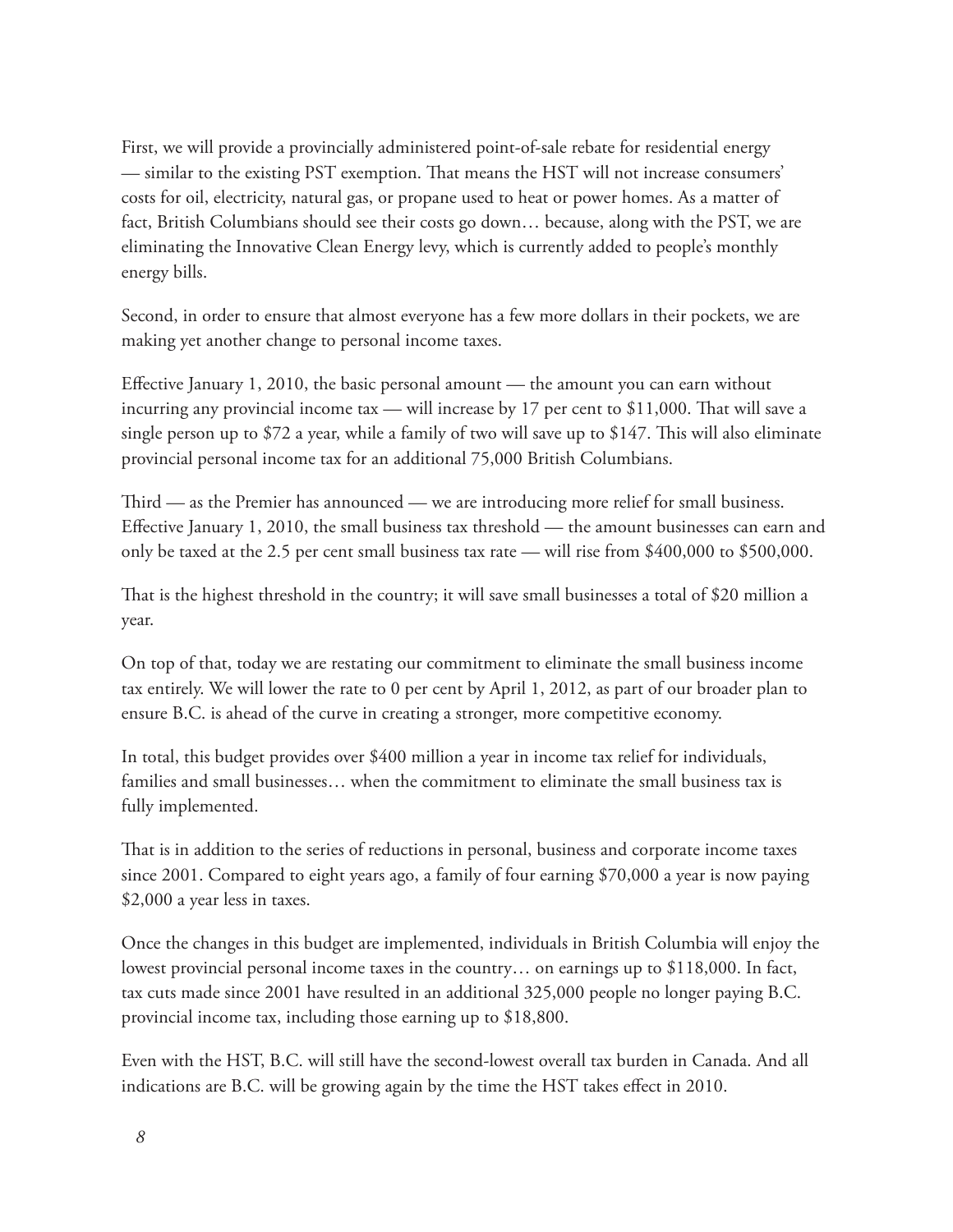Fourth, I am accepting a recommendation made to me in a meeting with representatives of the tourism sector. In addition to the funds that are currently committed to marketing British Columbia as a world class destination, we are adding \$39 million for this fiscal year to ensure that we maximize the marketing opportunity that comes with our hosting of the Vancouver 2010 Olympic and Paralympic Winter Games.

#### *Making the Most of the Coming Recovery*

Mr. Speaker, leading economists are virtually unanimous that moving to the HST is not only the right thing to do, but the best thing we can do to strengthen our economy. It will give our major employers a competitive advantage. And it is just one of the key initiatives currently moving forward that… together… will position our province to emerge from the downturn stronger than ever.

These include our investment, with the federal government and local governments, of nearly \$14 billion to speed up work on health care facilities, social housing, roads, schools, post-secondary institutions, and other needed infrastructure… to create new jobs, and new assets, in every part of British Columbia.

Since February, we have announced some 480 projects, worth \$3.4 billion, in communities throughout B.C. These include:

- almost 2,000 units of supportive housing for seniors, people with disabilities, and those at risk of homelessness — including an innovative housing development for First Nations youth and elders in Nanaimo;
- hospital emergency room upgrades in the Kootenays and on Vancouver Island;
- expansions and safety upgrades at schools around the province;
- drinking water improvement projects in Kitimat and Houston;
- more than \$500 million for improvements on post-secondary campuses; and
- more than \$100 million worth of bike paths, walkways and other community upgrades that support healthy lifestyles and a higher quality of life.

The projects currently approved or under way are expected to generate:

- more than 1,100 jobs in the Cariboo region;
- almost 700 jobs in the Kootenays;
- 2,900 jobs on Vancouver Island;
- 4,200 in the Thompson-Okanagan;
- 2,600 jobs in the North; and
- more than 10,000 jobs in the Vancouver, Coast and Mountain regions.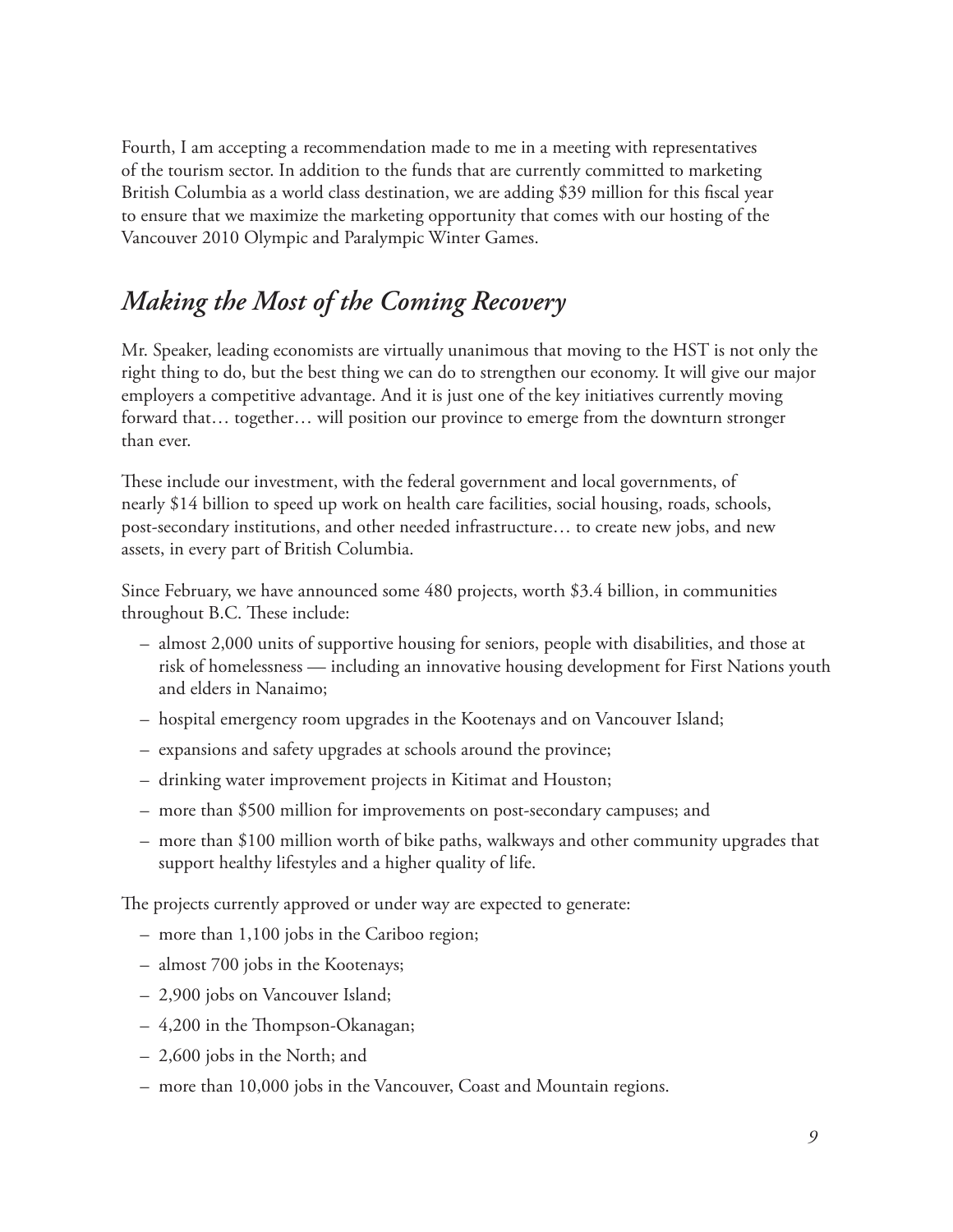In total, the projects approved to date are expected to create 21,600 direct jobs … and Mr. Speaker, this infrastructure program is still in its first phase. Over three years, we expect to see a total of 88,000 jobs… jobs that pay bills and put food on the table. Going forward, these jobs and the spinoff benefits they create will help lift British Columbia out of recession… and provide a sense of stability and confidence we can build on for the future.

Another key advantage we're continuing to build on is our status as the Gateway to the Asia Pacific. We're leveraging our geographic position to draw more business and investment from Asia… and to strengthen our trading relationships, and build new markets for our exports.

Those efforts are already paying off. Exports to China and South Korea have doubled since the turn of the millennium. Exports to China alone were worth more than \$2 billion in 2008.

Although our economy is still closely tied to the fortunes of the United States… our growing links to Asia will serve us well in the months and years ahead.

Most Asian economies are already shaking off the effects of the recession and returning to more robust growth… at a time when the economies of Western nations are forecast to continue shrinking. As demand ramps up again in Asian nations, we should see even better growth in B.C. exports… the primary drivers of our province's economic growth and prosperity.

A third key advantage we have in this province is British Columbia's leadership on climate change and our growing expertise in the field of green technology. This sector now includes more than 250 companies, providing jobs for more than 3,500 people. And it has incredible potential for growth.

That is why the Province will continue to invest in research and development in areas such as solar, geothermal, tidal, wind and bio-energy.

Since 2008, our Innovative Clean Energy, or ICE, Fund has approved investments of over \$47 million in projects across B.C. to help develop clean, renewable energy technologies. With this budget, we are taking steps to keep that momentum going.

Currently, the ICE Fund is supported by a levy on people's monthly energy bills. With the introduction of the HST, that levy will disappear — but we continue to support the ICE Fund. We will review its budget each year to ensure it is funded in accordance with its mandate.

As part of our economic stimulus plan, we are also making new investments to support related education and research. These include:

– \$21.8 million for a new technology project at the University of Northern B.C. to convert waste wood into clean energy, and to improve energy efficiency;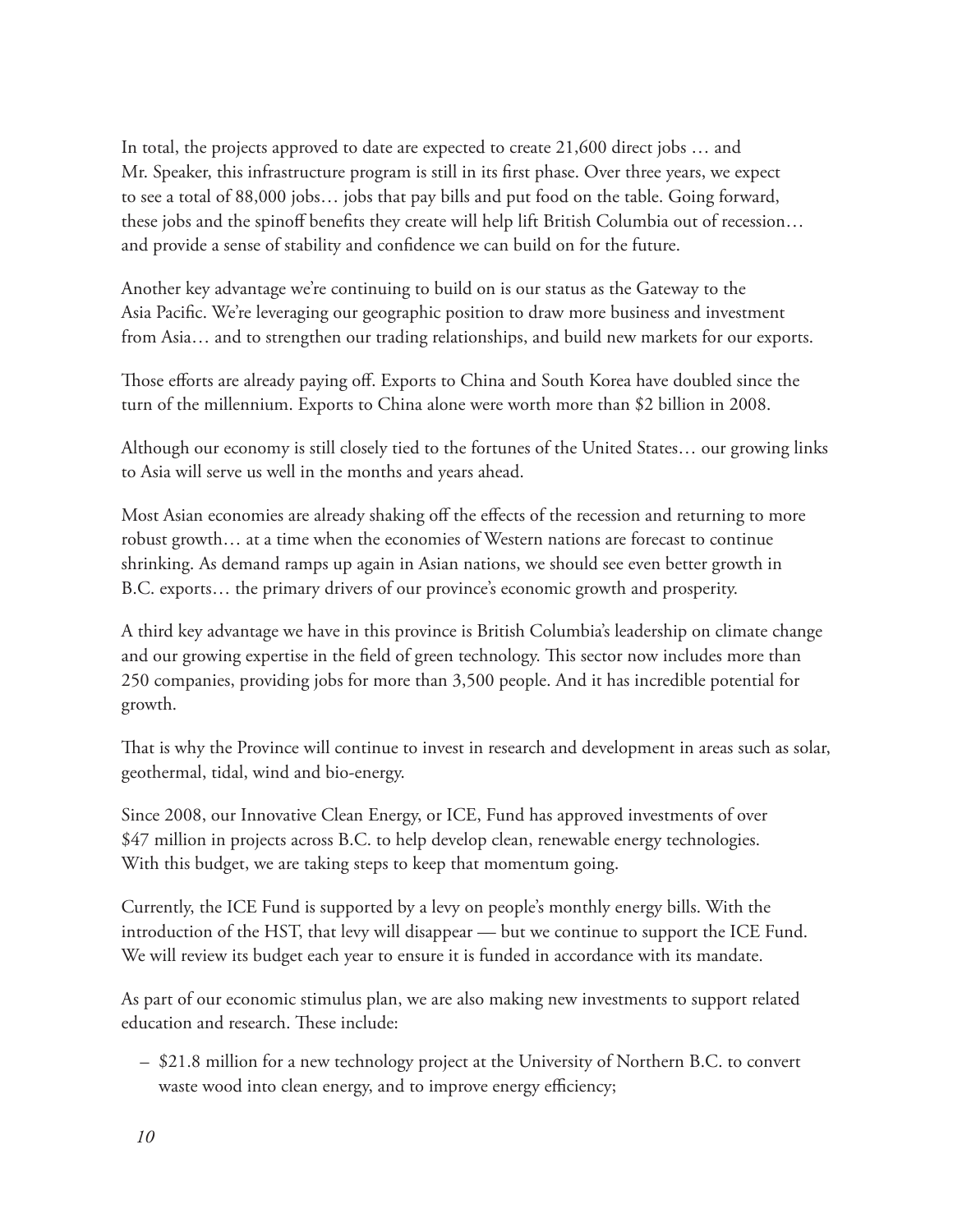- \$27.6 million for a campus expansion at Okanagan College, which includes construction of a Centre for Green Building Technologies; and
- \$7.8 million for the Energy House project at Northern Lights College in Dawson Creek. Energy House — which has significant support from private business — will specialize in LEED© Platinum education and research with a focus on alternative energy.

With these investments, we are working to ensure that B.C.'s green technology sector can continue to grow and thrive — and deliver new solutions for people and businesses right around the world.

With this budget, we are also moving forward with another critical long-term initiative reconciliation with First Nations. The Maa-nulth treaty, formally approved by the federal government in June, is the first modern-day treaty concluded on Vancouver Island — and it holds great promise for the social and economic future of the Maa-nulth people. The budget commits \$31 million to support the treaty's implementation. And… as noted in last week's Throne Speech… we will continue to pursue new treaties, as well as agreements on benefitsharing… recognizing that land-claim settlements bring the sense of certainty that attracts new investment and helps to encourage new economic growth.

Of course, we have another great opportunity on the horizon as well. In less than six months' time, B.C. will host the world at the Vancouver 2010 Olympic and Paralympic Winter Games.

With 7,000 athletes and coaches; a quarter-million visitors; and three billion television viewers... we have a once-in-a-lifetime chance to showcase our strengths, our talents, our advantages.

Look what happened with Expo 86.

During the lead-up, we witnessed the same kinds of protests and doom-and-gloom predictions we've seen in recent months from Olympic detractors. But today it's crystal clear that Expo was a critical turning point in B.C.'s history — supporting us to take our place on the world stage, and serving as a catalyst for growth and prosperity. Hosting the Olympics will provide an even greater boost — just as the world economy is emerging from recession.

#### *Conclusion*

Mr. Speaker. There will always be pessimists among us, and there is no question: This budget update includes some very difficult choices.

Faced with the loss of nearly \$2 billion in expected revenues this fiscal year alone, we simply cannot continue to fund everything we have in the past.